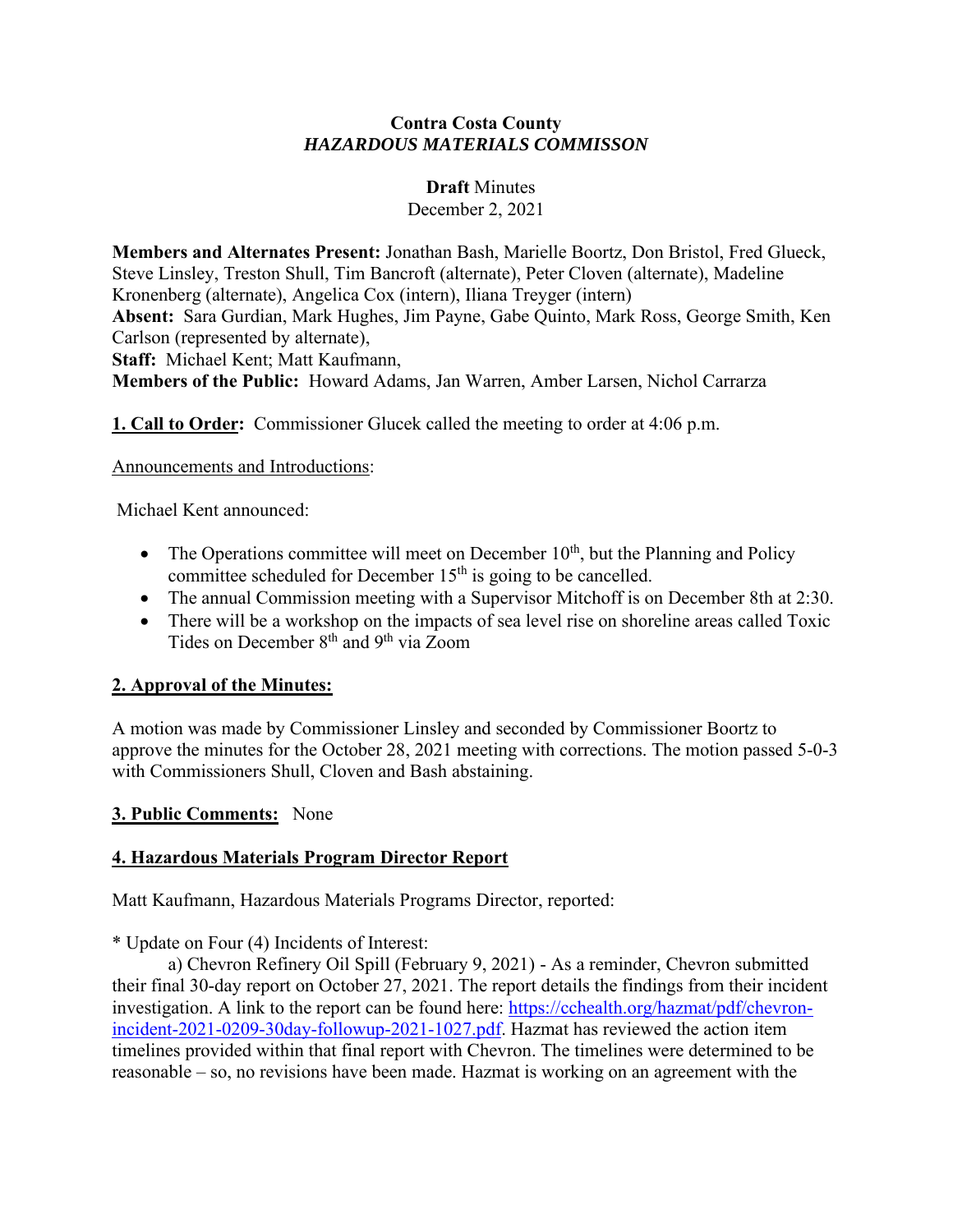County, AcuTech and Chevron that will allow for the transfer of the detailed root cause analysis incident investigation to AcuTech.

b) Chevron Richmond Refinery Fire/Flaring Incident (May 14, 2021) - The County was notified through the Community Warning System (Level 1 Incident) of a flaring incident by the Chevron Richmond Refinery at 5:42 AM on the morning of May 14, 2021. An interim 30-day report was received on November 15, 2021. A link to this report can be found here: [https://cchealth.org/hazmat/pdf/chevron-incident-2021-0514-30day-followup-2021-0928.pdf.](https://cchealth.org/hazmat/pdf/chevron-incident-2021-0514-30day-followup-2021-0928.pdf) The incident remains under investigation.

c) Chevron Richmond Refinery Flaring/Fire Incident (October 24, 2021) - At approximately 8:25 AM on Sunday (October 24, 2021), Chevron Richmond Refinery experienced a loss of power and steam from an on-site plant resulting in the shutdown of multiple process units. In addition, a fire also occurred at a process unit. That fire was extinguished within approximately ten (10) minutes from discovery. This incident resulted in visible flaring and odors in West Contra Costa County. Chevron submitted a 30-day report: [https://cchealth.org/hazmat/pdf/chevron-incident-2021-1024-30day-report.pdf.](https://cchealth.org/hazmat/pdf/chevron-incident-2021-1024-30day-report.pdf) The incident remains under investigation.

d) Hydrogen Sulfide-Like Odors in West Contra Costa County (November 6, 2021) - Hazmat was notified by Richmond Fire Department of several odor complaints similar to a rotten egg smell (hydrogen sulfide-like odor) in West Contra Costa County near the Chevron Richmond Refinery on the night of November 6, 2021. Hazmat responded to the incident with Richmond Fire Department and had discussions with Chevron Richmond Refinery. The refinery was replacing two (2) pressure relief devices at the time of the incident. The ground level monitors detected hydrogen sulfide at the Chevron fence line at the time of the incident. The refinery was required to be a 72-hour report for this incident:

[https://cchealth.org/hazmat/pdf/chevron-incident-2021-1106-72hr-report.pdf.](https://cchealth.org/hazmat/pdf/chevron-incident-2021-1106-72hr-report.pdf) The cause of the incident is unknown – Chevron was unable to determine the source of the odors from their refinery.

Commissioner Bristol asked what led them to suspect that Chevron was the source of the odor? Mr. Kaufmann said that it was the combination of the fact that the odor was detected on Castro Street near Chevron, the ground level monitors around Chevron detected hydrogen sulfide and they were doing some repairs at the time of the incident.

\* They are still in the onboarding process of one (1) Accidental Release Prevention Engineer. He anticipates they will start with the County in the next month.

\* He is happy to announce they have offered, and four (4) candidates have accepted offers for the four open Hazardous Materials Specialist I positions. One of the candidates is Fahlon Zappelli (former Hazardous Materials Technician) in their division. They are extremely excited about Fahlon's promotion as she has been a huge asset to their division. Congratulations Fahlon – and thank you for all you've done for Hazmat!

\* With the promotion of Fahlon to Hazardous Materials Specialist, they will be opening a recruitment for a Hazardous Materials Technician.

\* They have submitted paperwork to the Human Resources Division to recruit one (1) Pollution Prevention Specialist. They anticipate the opening of this position within the next few weeks. \* It is with great sadness and appreciation that he announced that Steve Morioka (Assistant Director of Hazardous Materials) has announced his retirement date of December 8, 2021 – over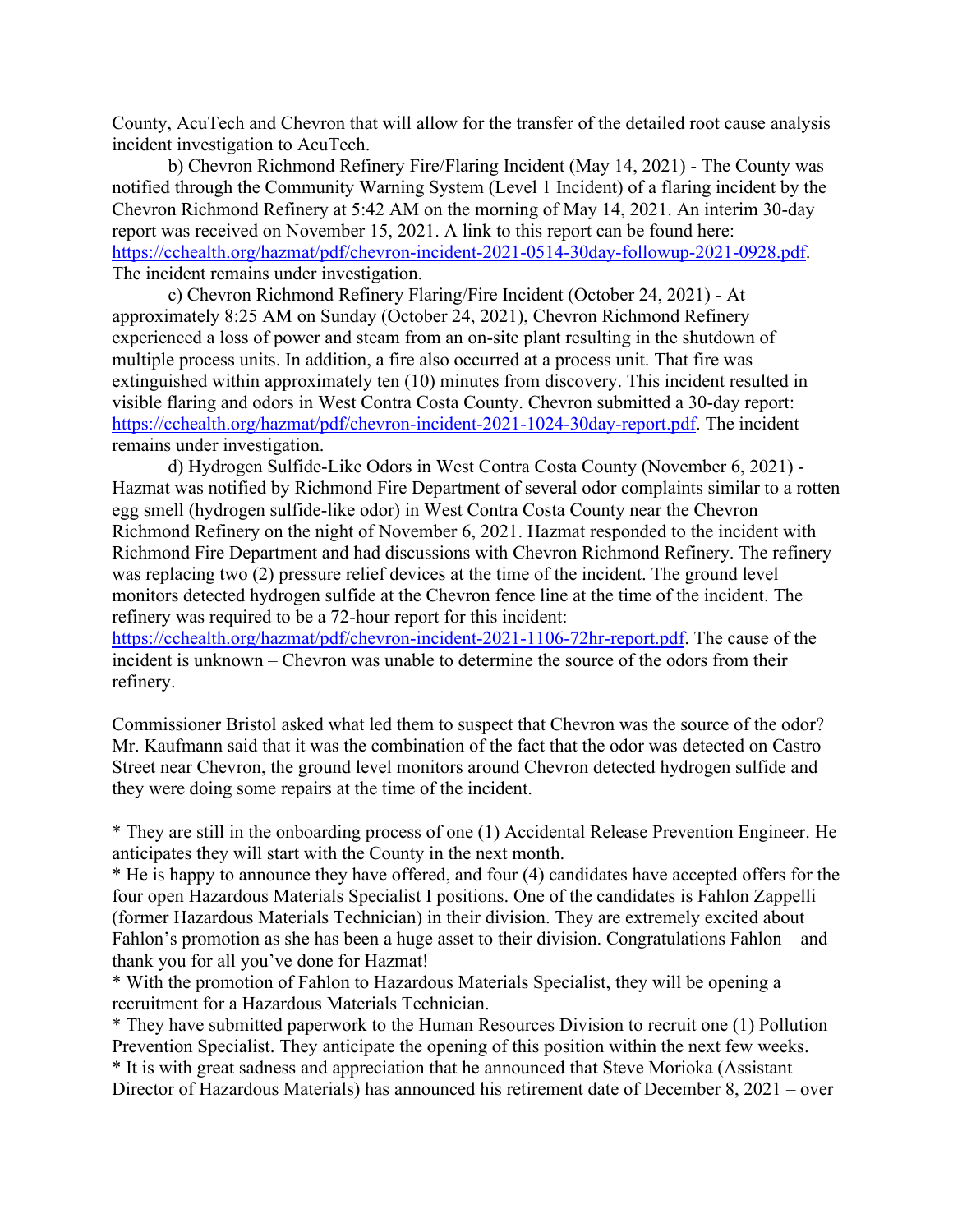30 years of service. Steve started his work with our agency in October 1991 as a Hazardous Materials Specialist and was promoted to Assistant Director in 2006. It goes without saying that they are extremely appreciative to Steve for his many years of service to their community and he will be greatly missed. They wish him the best in his retirement – including many days of relaxation in the Sierras fishing. Congratulations and thank you, Steve.

\* With the retirement announcement from Steve Morioka, they will be recruiting one (1) Assistant Director of Hazardous Materials Programs. He believes this position will be opening in the next month

\* As he has reported to the commission at previous meetings, they are going through a Certified Unified Program Agency evaluation by the California Environmental Protection Agency. They received the Preliminary Summary of findings from CalEPA on November 2nd. They are preparing responses to some of the items noted in this report. They anticipate receiving the final report in February 2022.

\* They have contracted with NBS Government Finance Group to perform a comprehensive fee study for the Hazardous Materials Division. Any proposed revisions to the fee structure will be presented to the regulated community for input/comment. The final fee proposal and associated report will be presented to the Board of Supervisors for approval prior to implementation. As they go through this process, he will ensure the Commission is kept apprised of any updates and public meetings.

### **5. Operations Committee Report:**

The Operations Committee met on November 12, 2021. Commissioner Glueck reported that the committee postponed their interviews with one of candidates for the General Public Seat till the December meeting, but conducted the interview with Tim Bancroft, the current General Public seat alternate. The committee also discussed the results of the sea level rise study the Commission conducted and alternatives to using treat wood.

### **6. Planning and Policy Development Committee Report:**

The Planning and Policy committee meet on November 17, 2021. Michael Kent reported that the committee also discussed the results of the sea level rise study the Commission conducted and changes to the metal shredder regulations.

### **7. Old Business:**

### **a) Consider recommendations to the Board of Supervisors concerning the proposed changes to the County's Hazardous Materials Emergency Notification policy**

Matt Kaufmann, Hazardous Materials Program Director, reported that he discussed the proposed changes to the Emergency Notification policy with industry, the Hazardous Materials Commission and the ISO/CWS Ad Hoc Committee. The Committee met on November 10<sup>th</sup> and discussed the latest revisions. At that meeting, Supervisors Gioia and Glover approved the presentation of the revised policy to the Board of Supervisors. He has prepared the Board Order and is anticipating this going before the BOS on December 14th or early next year. The agreed upon revisions include notifications posted on the Hazmat website and social media when a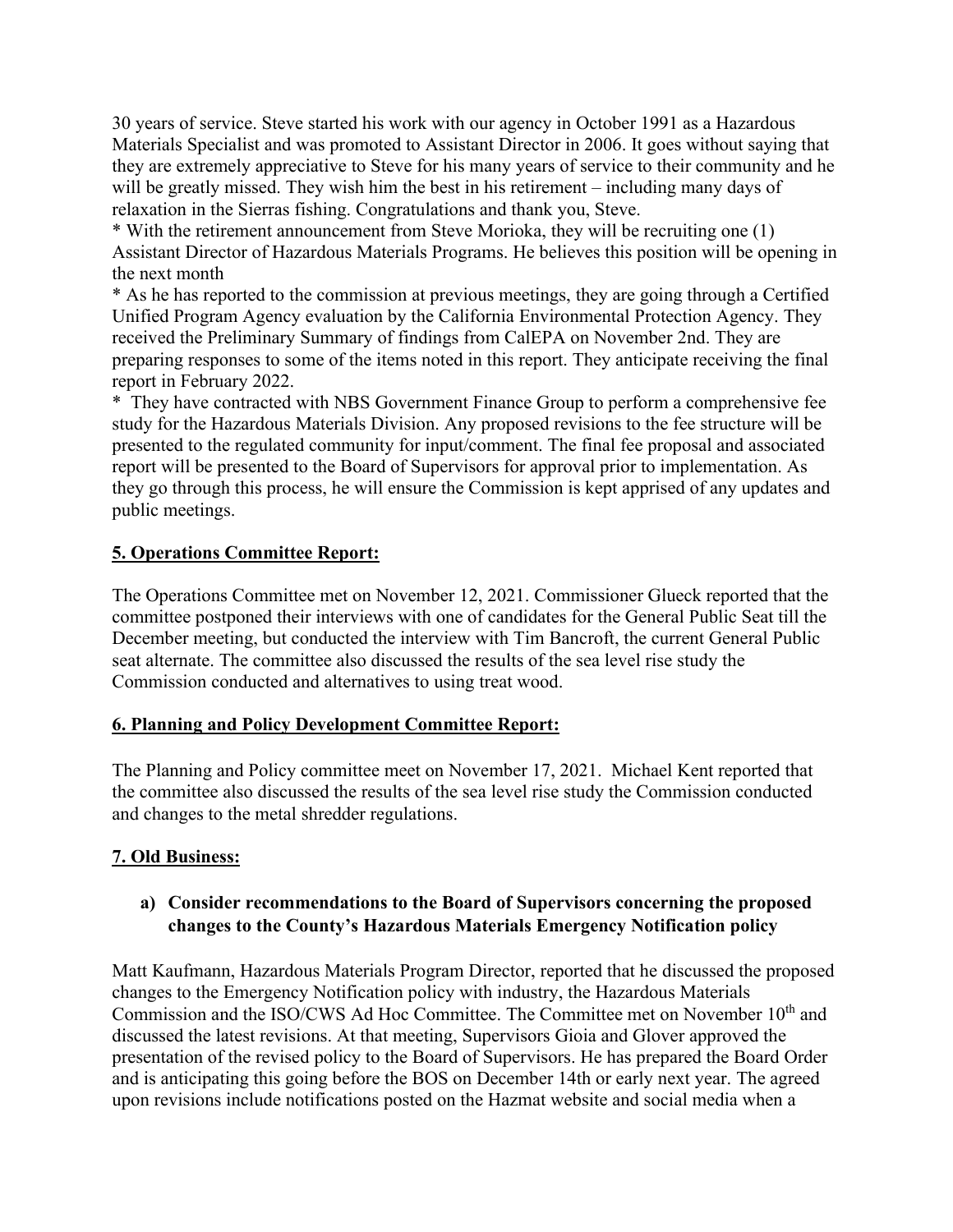hazmat incident that is visible/audible for 20 minutes or longer or has any offsite odors. Attachment A-1 added the row "Community Notifications" which highlights these details. There will be a 60-day grace period for implementing the new policy once it has been approved.

Commissioner Boortz asked if given the new proposed definition of flaring, should industry just notify the County about all flaring events? Mr. Kaufmann said that essentially, yes. She also asked if community notifications follow-up messaging be using the same modes as the original notifications. Mr. Kaufmann indication that this would be the case.

Commissioner Glueck asked for clarification about whether the Community Warning System will be used for significant Level 1 events. Mr. Kaufman said that it won't be, but that could change if they determine the incident becomes worse.

Commissioner Bristol said that he is still concerned that reporting all flaring events will generate lots of Level 1 reports, probably hundreds of them. He wanted to know if the County estimate how many Level 1 reports will happen under the new policy. Mr. Kaufmann said that they talked with the Air District about getting data from they because they have the capability to determine how many times the flares are used. He said the policy does allow for incidental releasees and they are going to have to talk with the industry about how to implement this requirement. He said he didn't hear these concerns from the industry during the ISO/CWS Ad Hoc Committee meeting. He said that Title 8 of the State Code allows for incidental releasees. Politically, the Supervisors want to know about all flaring, but they are going to have to make the policy useable. He thought he is still going to need to discuss this issue with the industry after the policy is adopted. He really doesn't know how many Level reports are going to happen under the new policy.

Commissioner Glueck added that the concern about reporting every flaring incident was expressed initially by industry, but the Supervisors on the ISO/CWS Ad Hoc committee really wanted every flaring incident reported. Commissioner Boortz said that she though the Supervisors made it clear at the ISO/CWS Ad Hoc Committee meeting that they want all flaring events to be reported. She asked if there can be a review in 6 months to see how implementation is working. Mr. Kaufmann said that yes, after they have more data they can re-look at the issue.

# **8. New Business:**

# **a) Presentation by Marathon on their planned renewable fuels project at the Martinez refinery.**

Nichol Carranza and Amber Larsen from Marathon gave a power point presentation about their planned renewable fuels project that they said was explained at their web page: [Martinez](https://www.marathonmartinezrenewables.com/)  [Renewable Fuels \(marathonmartinezrenewables.com\).](https://www.marathonmartinezrenewables.com/)

Some of the highlights they mentioned were:

• The only changes they will need to make to their tanks is that some of them will need to be heated.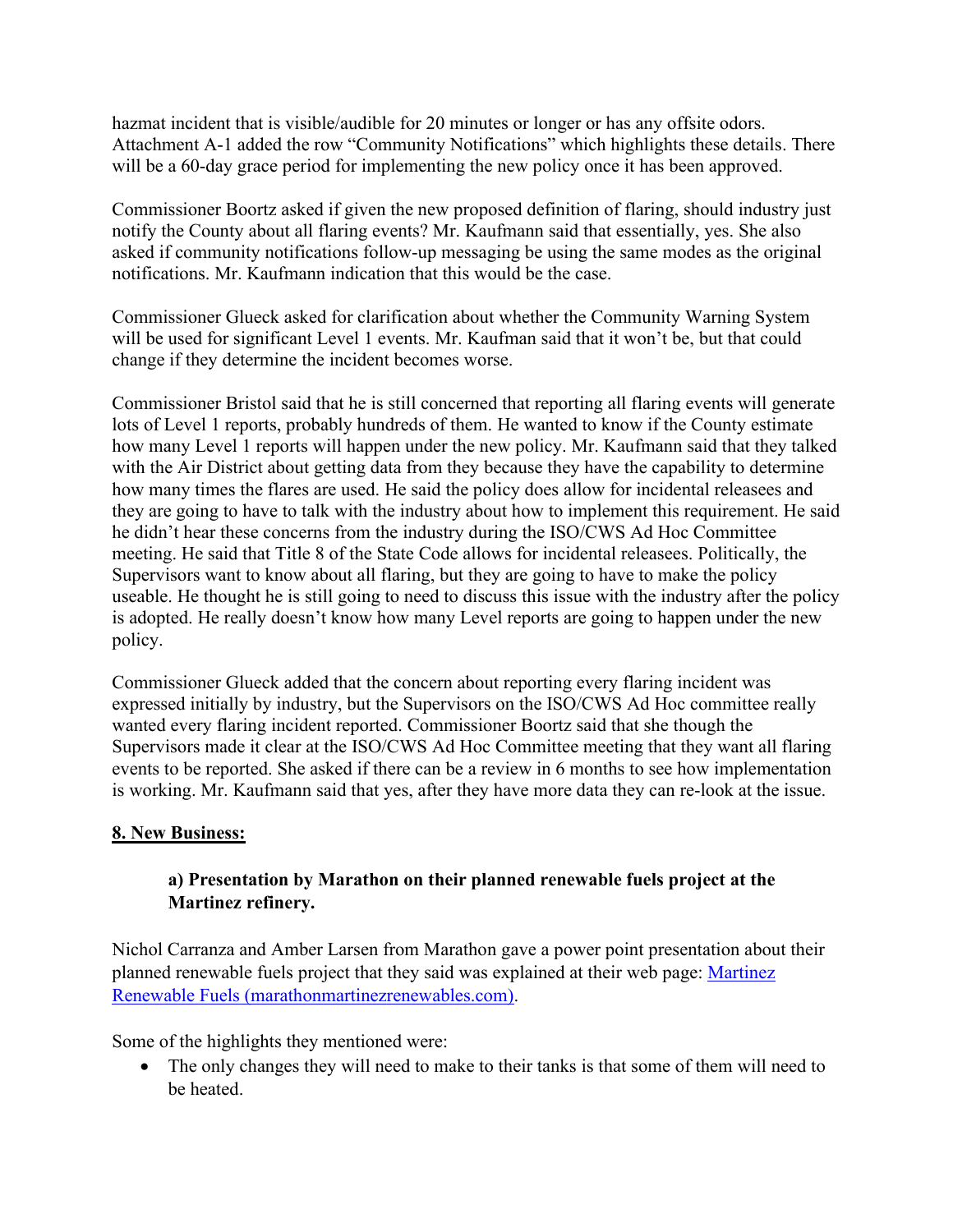- They will be producing 48,000 barrels of diesel per day of renewable diesel.
- They won't use palm oil in their feedstock.
- Fossil diesel carbon intensity is 100, their goal is for a carbon intensity of 40.
- Their finished product will be diesel and propane.
- They won't be storing any crude oil on site.
- They will be starting to process 17,000 barrels per day of soybean or other oils in 2022 without pretreatment, and ramping up to 48,000 barrels per day with pretreatment by the end of 2023. Seven units will be repurposed, and they will have 2 new units.
- They will have some sulfur produced from DMDS and will use a sulfur absorber to remove it.
- They will employ  $130 150$  people, with a peak of  $1400$  construction workers during the conversion.
- They will stay in the Industrial Safety Ordinance and CalARP program 4.
- The Public Comment period on the draft EIR is open till December  $17<sup>th</sup>$ .

Commissioner Glueck asked if they will stop distributing gasoline. They said the facility will bring gasoline in by pipeline to store and ship out by truck. They will also have fossil diesel onsite to blend to make R99, which is required by Federal law. They will buy that fossil diesel off the market.

Michael Kent asked if the exhaust emissions from renewable diesel is different from fossil diesel. They said the emissions from light-duty trucks are similar, but the emissions from idling heavy-duty trucks are different.

Howard Adams asked what the sulfur levels are in R99 blended fuel. They said it was  $1 - 2$  parts per million.

Commissioner Boortz asked where they will get the hydrogen for their process. They said they will make their own and get if from the Air Products facility located on their site.

Jan Warren asked if they labor for the facility once it has been converted will be local? They said that people from the current staff will be recalled to work at the facility.

Michael Kent asked if their flaring system will change. They said they plan on going from 6 flares down to maybe one and a backup.

Angelic Cox asked if there is any downside to renewable diesel. Is it a long-term solution? They said that feedstocks are now going into biodiesel, which they think will go away. But there isn't enough fat in the world to replace all the fossil diesel, and so far, they can't replace jet fuel. But in the short-term, they don't anticipate not being able to get the feedstock they need for this project.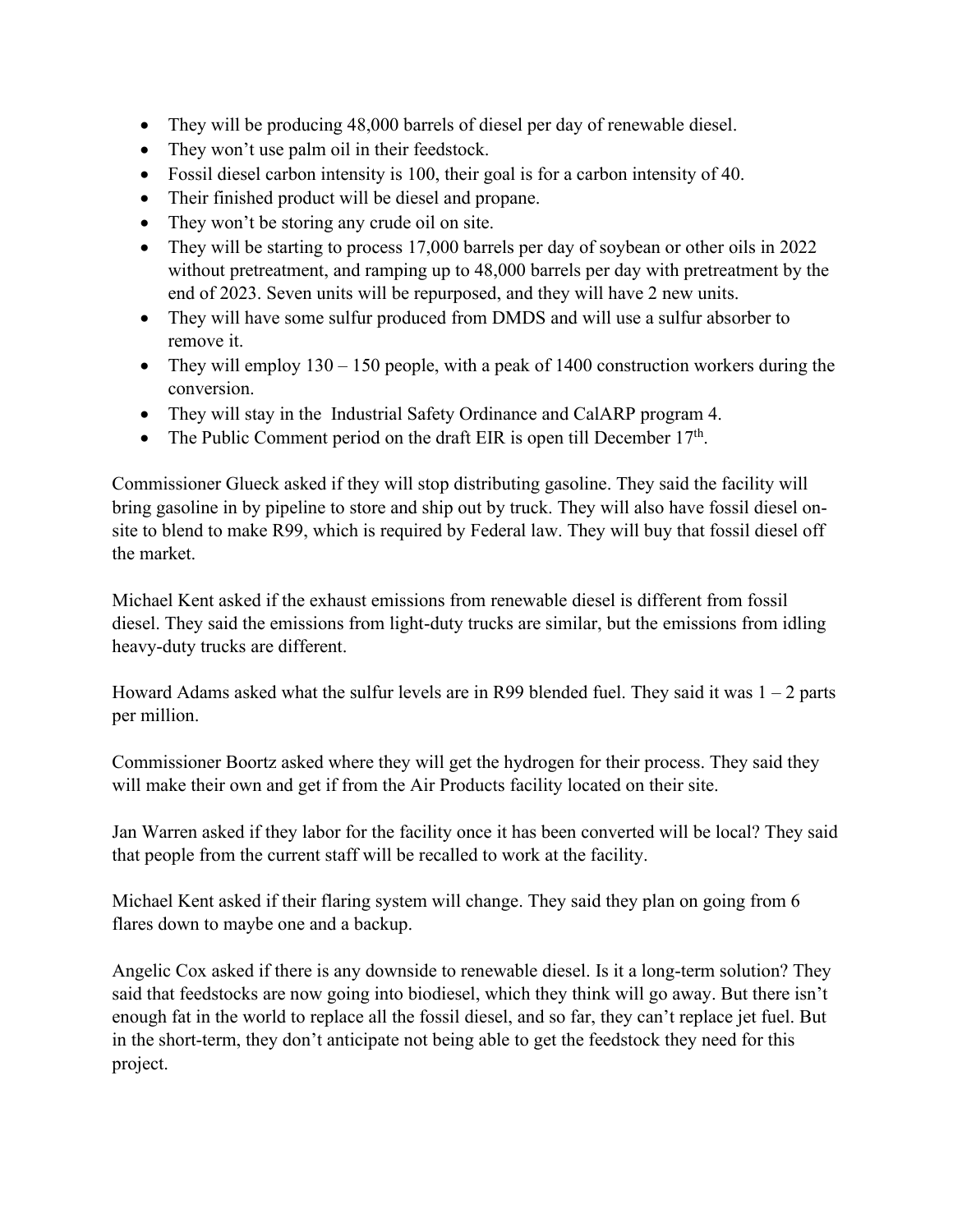Commissioner Glueck asked what happens to the wastewater from the project, can it be reused? They said they have various projects on-going to try to recycle water from the process, with about 45 on the drawing board.

Jan Warren asked how the feedstock will be delivered to the facility. They said they are still looking at rail and ship as options.

Commissioner Boortz asked if they have other renewable diesel projects. They said their Dickerson, North Dakota facility was the first to produce renewable diesel.

Commissioner Glueck ended by thanking them for the very informative presentation.

# **b) Presentation by Roger Smith on the pipeline safety grant the Alamo Improvement Association received from the Federal Department of Transportation**

Roger Smith gave a power point presentation outlining the scope of the project. He said he hoped to start the first responder training portion in April or May for San Ramon Fire, Con Fire and Richmond Fire.

Commissioner Glueck asked if the County has given any indication that they will implement or use the web site. Mr. Smith said that is his hope. In the TWIC meeting discussion of the Kinder Morgan spill that happened last hear, they said they had received lots of calls from the public about the incident, but they didn't have a place to direct them to. Commissioner Glueck followed-up by asking that if the web site moves forward, would be helpful with the Community Warning System. Matt Kaufmann, Hazardous Materials Program Director, said he thought that the more information being put out during an incident, the better. He thought updated maps would be helpful. He added that Shelter-in-Place determinations would still be made based on monitoring results.

Michael Kent asked him for the timeline of implementation. Mr. Smith said that after discussions with the Pipeline Safety Trust, his consultant on the project, he hopes to present a mock web site to the County in August.

Commissioner Shull asked if AIA is doing this project for the whole County, and if they are a non-profit organization. Mr. Smith said that they are doing it for the whole County and they are a non-profit organization. Commissioner Shull said that since Labor Union members do the work on the pipelines themselves, he thinks they would be very interested in partnering with the AIA on this project.

Commissioner Linsley asked why a focus was on Richmond. Mr. Rogers said that Supervisor Gioia asked about he project and that Richmond Fire Department has been interested in the training.